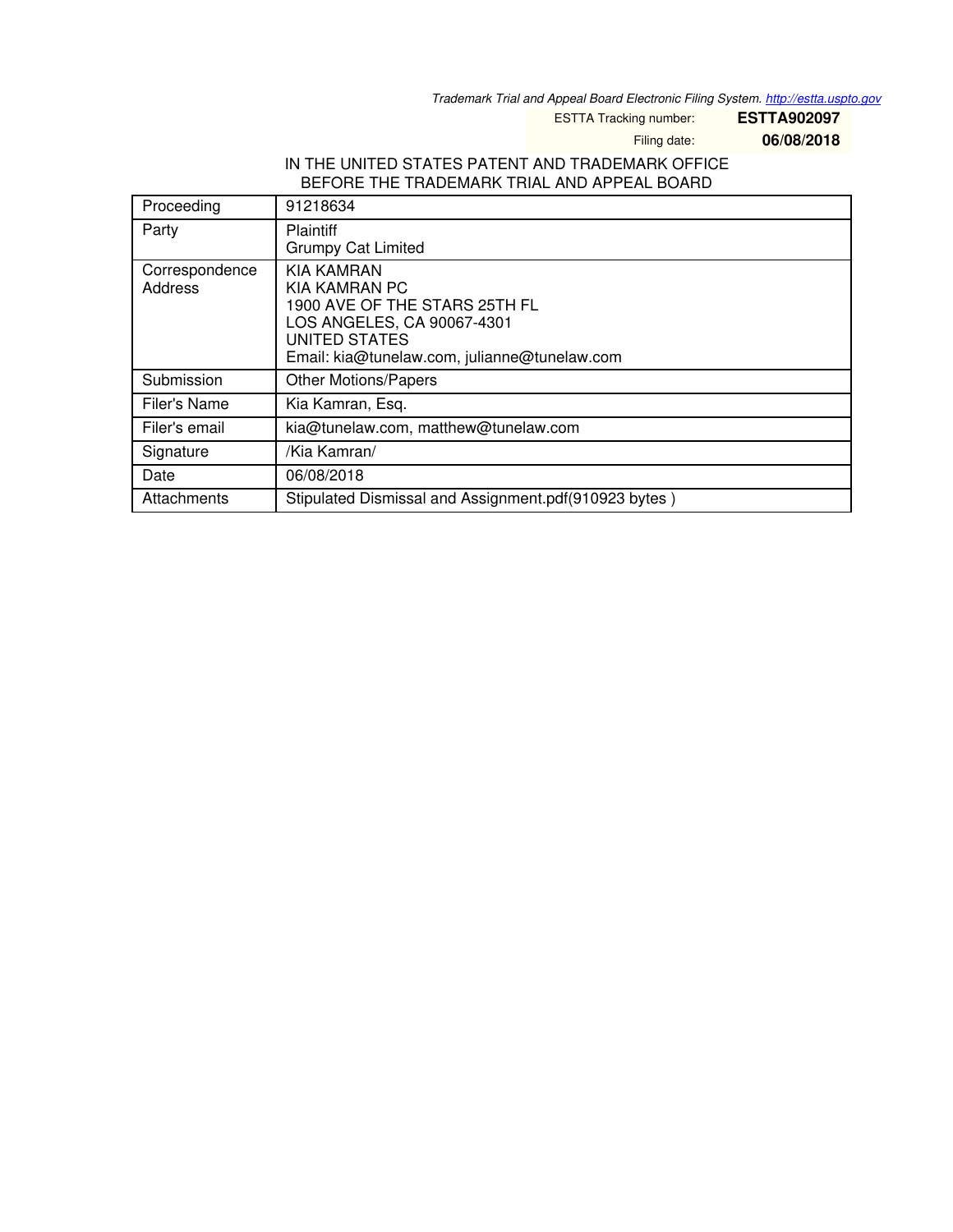# IN THE UNITED STATES PATENT AND TRADEMARK OFFICE BEFORE THE TRADEMARK TRIAL AND APPEAL BOARD

| GRUMPY CAT LIMITED,  |  |
|----------------------|--|
| Opposer,             |  |
|                      |  |
|                      |  |
|                      |  |
| v.                   |  |
|                      |  |
|                      |  |
|                      |  |
| GRUMPY BEVERAGE LLC, |  |
| Applicant.           |  |
|                      |  |
|                      |  |

Opposition No. 91218634

Application Serial No. 86/169,872 Mark: GRUMPPUCCINO Filing Date: January 20, 2014

#### STIPULATION TO ASSIGN TRADEMARK TO OPPOSER AND

## CONDITIONAL WITHDRAWAL OF OPPOSITION WITH PREJUDICE

Opposer Grumpy Cat Limited and Applicant Grumpy Beverage, LLC, (collectively the "Parties") stipulate to the following with respect to the GRUMPPUCCINO mark (Serial No. 86/169,872) (the "Mark"):

1. Applicant shall assign the Mark to Opposer, which assignment shall then be filed by Opposer at the United States Patent and Trademark Assignment and Recordation Branch. See Executed Assignment attached as Exhibit A.

 $2.$ Conditioned upon the successful recordation of the assignment of the Mark by the United States Patent and Trademark Office and the resulting change of the Mark application ownership to reflect Opposer as the owner of the Mark, Opposer will withdraw this Opposition with prejudice to permit the Mark to proceed to registration in Opposer's name.

3. The Parties acknowledge and agree that this stipulation and corresponding assignment is solely for the purposes of settling the current TTAB proceeding Opposition No. The Parties further acknowledge and agree that nothing involving these 91218634.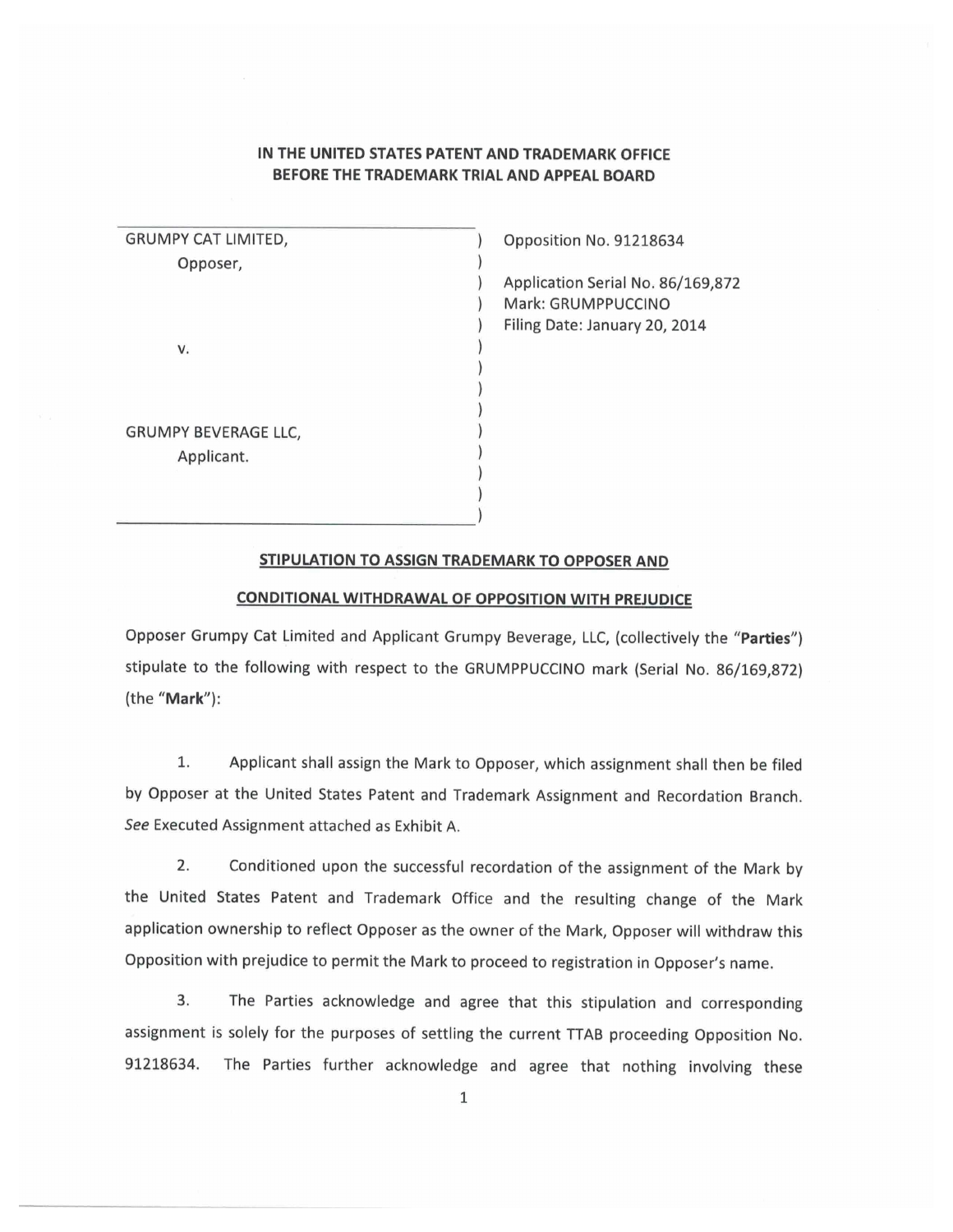proceedings, including this stipulation and corresponding assignment, shall be admissible in any other forum or construed as an admission or waiver of rights by any Party, all such rights being hereby expressly reserved.

Dated: June  $\tau$  2018

Respectfully Submitted,

Respectfully Submitted,

**FOR APPLICANT** 

By

Brian P. Kinder, Esq. The Kinder Law Group, APC 19200 Von Karman Ave., Fourth Floor Irvine, California 92612 T: (949) 216-3070 F: (949) 216-3074 E: bkinder@tklglaw.com **Attorneys for Applicant** 

**FOR OPPOSER** 

 $4\pi$  $R_1$ 

Kia Kamran, Esq. Kia Kamran P.C. 1900 Avenue of the Stars, 25th Floor Los Angeles, CA 90067-4301 T: (310) 284-8600 F: (310) 919-1444 E: kia@tunelaw.com **Attorneys for Opposer**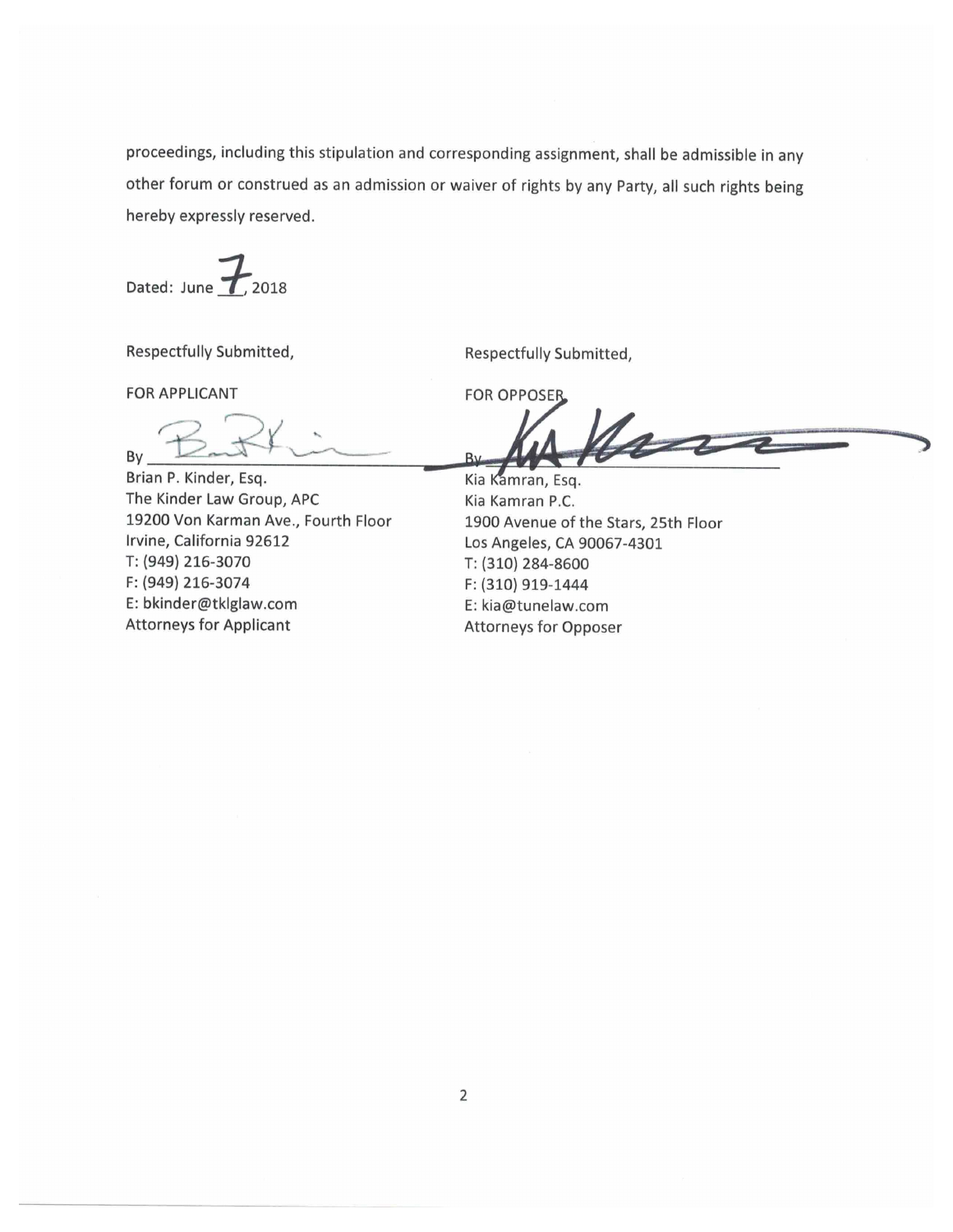#### **EXHIBIT A**

## **ASSIGNMENT OF APPLICATION**

WHEREAS Grumpy Beverage, LLC, an Texas Limited Liability Company with an address of record of P.O. Box 12003, Orange, California 92859 ("Assignor") is the owner of Application Serial No. 86/169,872 for the mark "GRUMPPUCCINO" (the "Mark"), filed under a 1A basis;

WHEREAS Grumpy Cat Limited, is an Ohio Limited Liability Company with an address of c/o Kia Kamran, Esq., 1900 Avenue of the Stars, 25<sup>th</sup> Floor, Los Angeles, CA 90067-4301, ("Assignee"). Assignor and Assignee were previously subject to a licensing agreement under which Assignor was the licensee, and the Assignee was the Licensor of the Mark.

NOW THEREFORE, for good and valuable consideration, receipt of which is hereby acknowledged, Assignor does hereby assign to Assignee all right, title and interest in and to the Mark, together with the goodwill of the business symbolized by the Mark, and the aboveidentified application thereof.

Dated: As of June 1 2018

**Grumpy Beverage, LLC** 

Sandford, Manager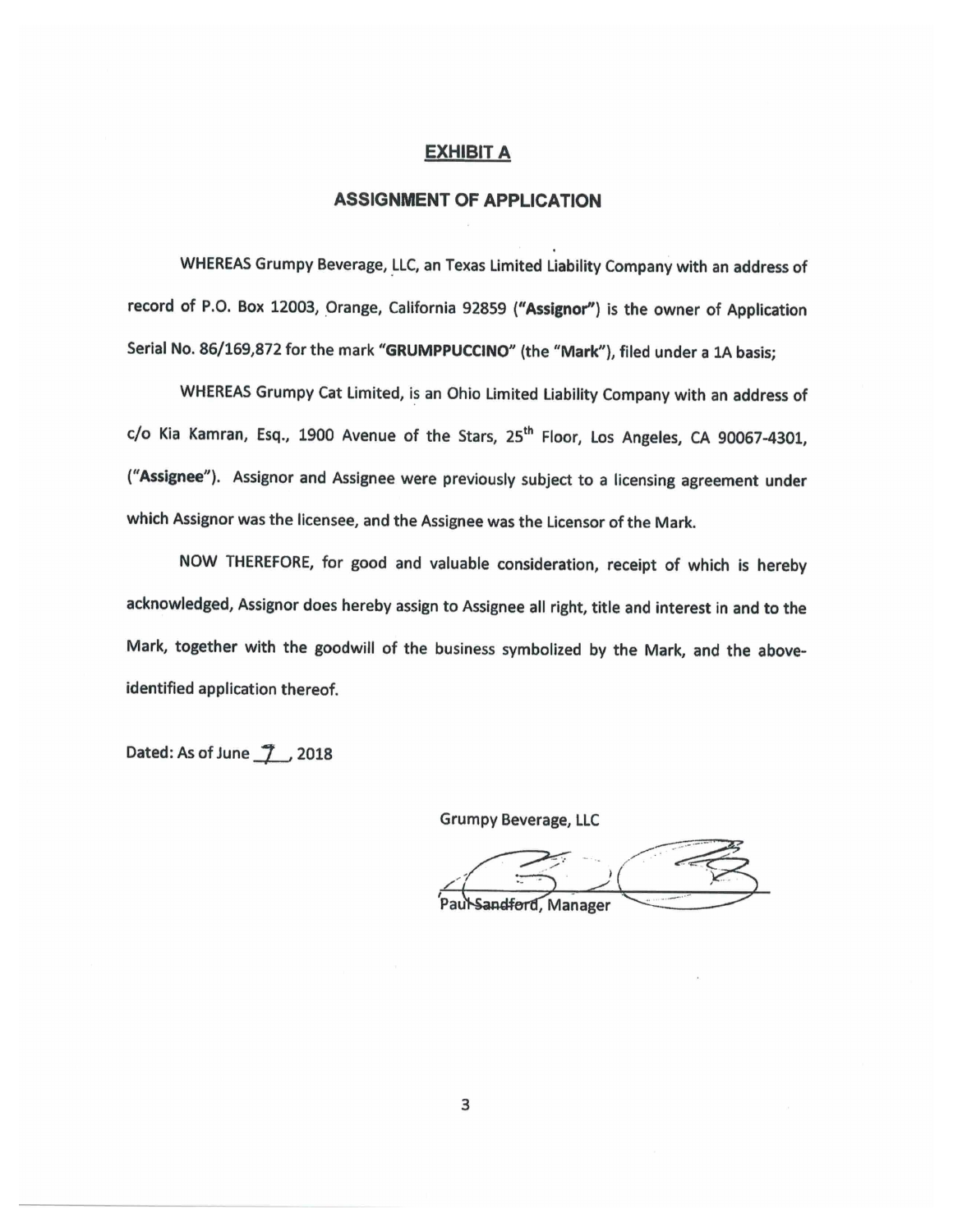**ASSA** 



United States Patent and Trademark Office

Home | Site Index | Search | Guides | Contacts | eBusiness | eBiz alerts | News | Help

**Electronic Trademark Assignment System**

# **Confirmation Receipt**

Your assignment has been received by the USPTO. The coversheet of the assignment is displayed below:

**TRADEMARK ASSIGNMENT COVER SHEET**

Electronic Version v1.1 Stylesheet Version v1.2

| <b>SUBMISSION TYPE:</b>                                                                                                                       |                                      | <b>NEW ASSIGNMENT</b>                                        |                                                                                              |            |                                            |  |  |  |
|-----------------------------------------------------------------------------------------------------------------------------------------------|--------------------------------------|--------------------------------------------------------------|----------------------------------------------------------------------------------------------|------------|--------------------------------------------|--|--|--|
| <b>NATURE OF CONVEYANCE:</b>                                                                                                                  |                                      | ASSIGNMENT OF THE ENTIRE INTEREST AND THE<br><b>GOODWILL</b> |                                                                                              |            |                                            |  |  |  |
| <b>CONVEYING PARTY DATA</b>                                                                                                                   |                                      |                                                              |                                                                                              |            |                                            |  |  |  |
| Name                                                                                                                                          |                                      |                                                              | <b>Execution</b><br>Formerly<br>Date                                                         |            | <b>Entity Type</b>                         |  |  |  |
| Grumpy Beverage, LLC                                                                                                                          |                                      |                                                              |                                                                                              | 06/07/2018 | <b>Limited Liability</b><br>Company: TEXAS |  |  |  |
| <b>RECEIVING PARTY DATA</b>                                                                                                                   |                                      |                                                              |                                                                                              |            |                                            |  |  |  |
| Name:                                                                                                                                         |                                      | <b>Grumpy Cat Limited</b>                                    |                                                                                              |            |                                            |  |  |  |
| <b>Street</b><br>Address:                                                                                                                     | 1900 Avenue of the Stars, 25th Floor |                                                              |                                                                                              |            |                                            |  |  |  |
| Internal<br>Address:                                                                                                                          | c/o Kia Kamran, P.C.                 |                                                              |                                                                                              |            |                                            |  |  |  |
| City:                                                                                                                                         | Los Angeles                          |                                                              |                                                                                              |            |                                            |  |  |  |
| State/Country:                                                                                                                                | <b>CALIFORNIA</b>                    |                                                              |                                                                                              |            |                                            |  |  |  |
| <b>Postal Code:</b>                                                                                                                           | 90067-4301                           |                                                              |                                                                                              |            |                                            |  |  |  |
| <b>Entity Type:</b>                                                                                                                           | Limited Liability Company: OHIO      |                                                              |                                                                                              |            |                                            |  |  |  |
| <b>PROPERTY NUMBERS Total: 1</b>                                                                                                              |                                      |                                                              |                                                                                              |            |                                            |  |  |  |
| <b>Property Type</b>                                                                                                                          | <b>Number</b>                        |                                                              | <b>Word Mark</b>                                                                             |            |                                            |  |  |  |
|                                                                                                                                               | Serial Number:<br>86169872           |                                                              | <b>GRUMPPUCCINO</b>                                                                          |            |                                            |  |  |  |
|                                                                                                                                               | <b>CORRESPONDENCE DATA</b>           |                                                              |                                                                                              |            |                                            |  |  |  |
| Fax Number:                                                                                                                                   | 3109191444                           |                                                              |                                                                                              |            |                                            |  |  |  |
| Phone:<br>Email:                                                                                                                              | (310) 284-8600                       |                                                              | kia@tunelaw.com                                                                              |            |                                            |  |  |  |
|                                                                                                                                               |                                      |                                                              | Correspondence will be sent to the e-mail address first; if that is unsuccessful, it will be |            |                                            |  |  |  |
| sent using a fax number, if provided; if that is unsuccessful, it will be sent via US Mail.<br><b>Correspondent Name:</b><br>Kia Kamran, Esg. |                                      |                                                              |                                                                                              |            |                                            |  |  |  |
| <b>Address Line 1:</b><br>1900 Avenue of the Stars, 25th Floor                                                                                |                                      |                                                              |                                                                                              |            |                                            |  |  |  |
| <b>Address Line 4:</b><br>Los Angeles, CALIFORNIA 90067-4301                                                                                  |                                      |                                                              |                                                                                              |            |                                            |  |  |  |
| <b>NAME OF SUBMITTER:</b>                                                                                                                     |                                      |                                                              | Kia Kamran, Esg.                                                                             |            |                                            |  |  |  |
| Signature:                                                                                                                                    |                                      | /Kia Kamran/                                                 |                                                                                              |            |                                            |  |  |  |
| Date:                                                                                                                                         |                                      |                                                              | 06/08/2018                                                                                   |            |                                            |  |  |  |
| <b>Total Attachments: 1</b><br>source=GRUMPPUCCINO Assignment#page1.tif                                                                       |                                      |                                                              |                                                                                              |            |                                            |  |  |  |
| <b>RECEIPT INFORMATION</b><br><b>ETAS ID:</b><br>TM477359<br><b>Receipt Date:</b><br>06/08/2018<br>Fee Amount:<br>\$40                        |                                      |                                                              |                                                                                              |            |                                            |  |  |  |

## **Return to ETAS home page**

| .**HOME** | **INDEX**| **SEARCH** | **eBUSINESS** | **CONTACT US** | **PRIVACY STATEMENT**